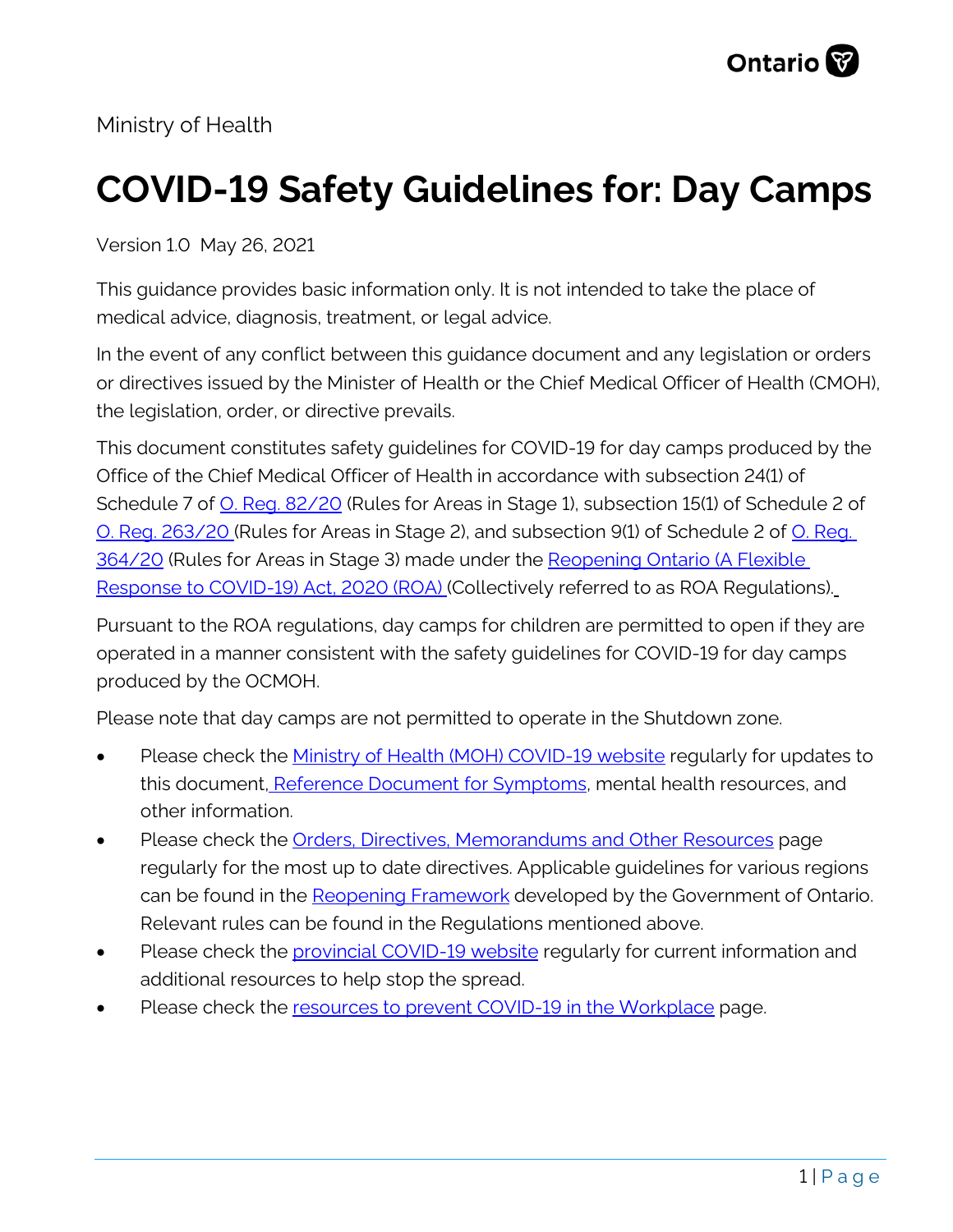## **Ontario**

This guidance does not apply to day camps serving children who are younger than four years of age that require a childcare license issued by the Ministry of Education. Licensed child care centres must follow the COVID-19 related health and safety requirements set out in [O. Reg. 137/15](https://www.ontario.ca/laws/regulation/150137) under the [Child Care and Early Years Act,](https://www.ontario.ca/laws/statute/14c11)  [2014 \(CCEYA\).](https://www.ontario.ca/laws/statute/14c11) Additional operational guidance is provided in the Ministry of Education's document entitled Operational Guidance During COVID-19 Outbreak: [Child Care Re-Opening,](http://www.edu.gov.on.ca/childcare/child-care-guide-child-care.pdf) as amended from time to time.

**Day camps must run for a minimum of one week of consecutive days (e.g., Monday through Friday), should maintain consistent cohorts for the duration of each camp session for up to 2 continuous weeks (e.g., if a session is 1 week, maintain the cohort for the full week; if a session is 2 weeks, maintain the cohort for the full 2 weeks; if a session is longer than 2 weeks or if campers are enrolled in multiple consecutive sessions at the same day camp, aim to keep cohorts as consistent as possible for as long as possible).** 

**Outdoor Education Centres (OECs) must run for a minimum of one (1) full day, conducted with established cohorts, and maintain the cohorts for the duration of each program session.** 

**In addition to the guidance provided in this document, day camp programs and OECs must also comply with applicable setting/activity-specific requirements (e.g. sports) as well as general restrictions or requirements in accordance with the regulations made under the** *ROA***.** 

## **Requirements for Occupational Health and Safety**

All applicable legislative or regulatory requirements related to health and safety such as those in the **Occupational Health and Safety Act** (OHSA) and its regulations or in any regulation under the **ROA** continue to apply.

Employers must comply with municipal by-laws and section 22 orders under the *Health Protection and Promotion Act* issued by local medical officers of health and any applicable public health advice, recommendations, and instructions of the local medical officer of health. Day camp operators must comply with all other applicable requirements outlined in policies and guidelines issued by the Ministry of Education and the Ministry of Heritage, Sport, Tourism and Culture Industries, including any other relevant requirements or instructions issued under emergency orders, policies or guidelines issued by the Government of Ontario.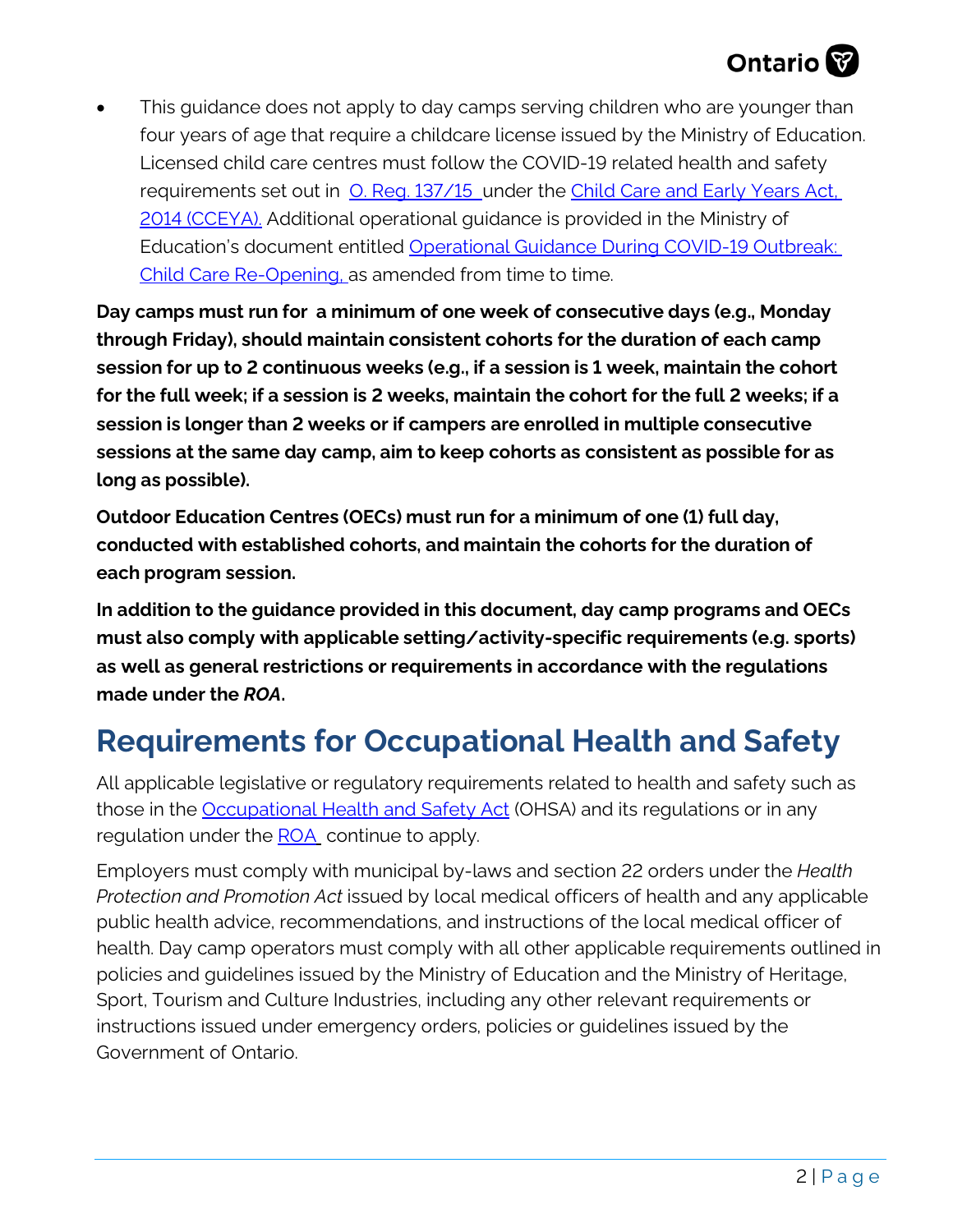

Under the ROA regulations, persons responsible for a business that is open are required to prepare and make available a safety plan in accordance with the regulation. Employers are encouraged to use the Ontario guide to Develop your COVID-19 Workplace Safety Plan to make plans and put controls into place to help make the operation safer for everyone. Safety plans must:

- Describe the measures and procedures that have been implemented or will be implemented in the business to reduce the risk of transmission of COVID-19;
- Describe how the requirements of the ROA regulations will be implemented in the business, including by screening, physical distancing, non-medical masks or face coverings, cleaning and disinfecting of surfaces and objects and the wearing of personal protective equipment (PPE);
- Be in writing and be made available to any person for review on request; and,
- Be posted in a conspicuous place where it is most likely to come to the attention of individuals working in or attending the business.

### **General Requirements**

1. Ensure all current infection prevention and control practices are adhered to prevent the spread of COVID-19.

This includes, but is not limited to:

- Ensuring that toys and equipment are made of material that can be cleaned and disinfected (e.g., avoid plush toys, playdough) or are single use and are disposed of at the end of the day (e.g., craft supplies);
- Minimizing the sharing and frequency of touching of objects, toys, equipment and surfaces, and other personal items;
- Cleaning and disinfecting frequently touched surfaces twice daily at a minimum; however, more frequent cleaning and disinfection may be necessary, depending on the frequency of use and extent of soilage.
- Frequently touched surfaces include, but are not limited to, washrooms (for example toilet fixtures, faucets), eating areas (for example tables, sinks, countertops), doorknobs, light switches, handles, desks, phones, keyboards, touch screens, push buttons, handrails, computers, photocopiers, sports equipment, toys, and water fountains/cooler knobs. Refer to PHO's factsheet on [Cleaning and](https://www.publichealthontario.ca/-/media/documents/ncov/factsheet-covid-19-environmental-cleaning.pdf?la=en)  [Disinfecting for Public Settings;](https://www.publichealthontario.ca/-/media/documents/ncov/factsheet-covid-19-environmental-cleaning.pdf?la=en)
- Using disinfectant products that have a Drug Identification Number (DIN). Lowlevel hospital grade disinfectants may be used. Please see Health Canada's list of [hard-surface disinfectants and hand sanitizers with evidence for use against](https://www.canada.ca/en/health-canada/services/drugs-health-products/disinfectants/covid-19/list.html)  [COVID-19](https://www.canada.ca/en/health-canada/services/drugs-health-products/disinfectants/covid-19/list.html) for more information;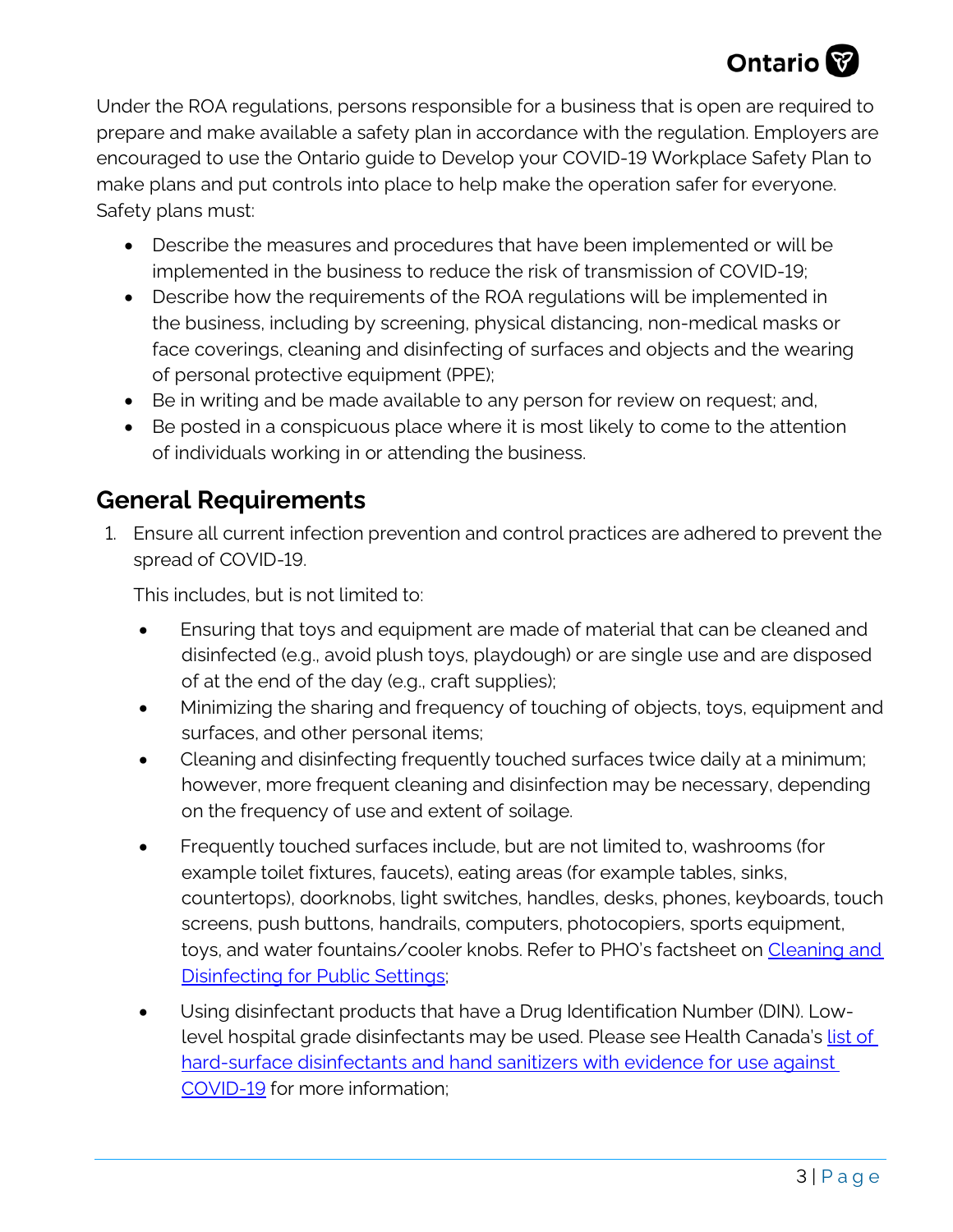

- Checking expiry dates of cleaning and disinfecting products and following the manufacturer's instructions;
- Ensuring that the products used are compatible with the item to be cleaned and disinfected;
- Ensuring water fountain use is for refilling camp staff and participants' personal water bottles and disposable cups only;
- Promoting and performing frequent, proper hand hygiene by handwashing with soap and water or using an alcohol- based hand-rub (ABHR) (at 60% or higher) including supervising or assisting camp participants).
- Hand washing using soap and water is recommended over alcohol-based hand rub (ABHR) when hands are visibly soiled. Refer to PHO's How to Wash Your Hands fact sheet.
- 2. Day camp operators should strongly encourage all eligible staff and campers to receive COVID-19 vaccination as soon as possible, and at the earliest opportunity before the camp starts.
- 3. Operate programs in consistent cohorts (with assigned staff members) who stay together throughout the duration of the program, with the following considerations:
	- Cohort sizes and staff to participant ratios (see table below) should be in line with the guidance found in the [Operational Guidance During COVID-](http://www.edu.gov.on.ca/childcare/child-care-guide-child-care.pdf)[19 Outbreak – Child Care Re-opening.](http://www.edu.gov.on.ca/childcare/child-care-guide-child-care.pdf) The camp venue is recommended to reduce the maximum number of children in a cohort as much as feasibly possible, to allow for indoor and outdoor physical distancing and reduce the risk of introduction and transmission in a cohort. Cohort sizes must also be sufficiently small to accommodate distancing in the available space.
	- Where possible/practical and applicable, consider grouping participants who are members of another cohort together outside of the day camp (e.g., same class at school, same household, siblings).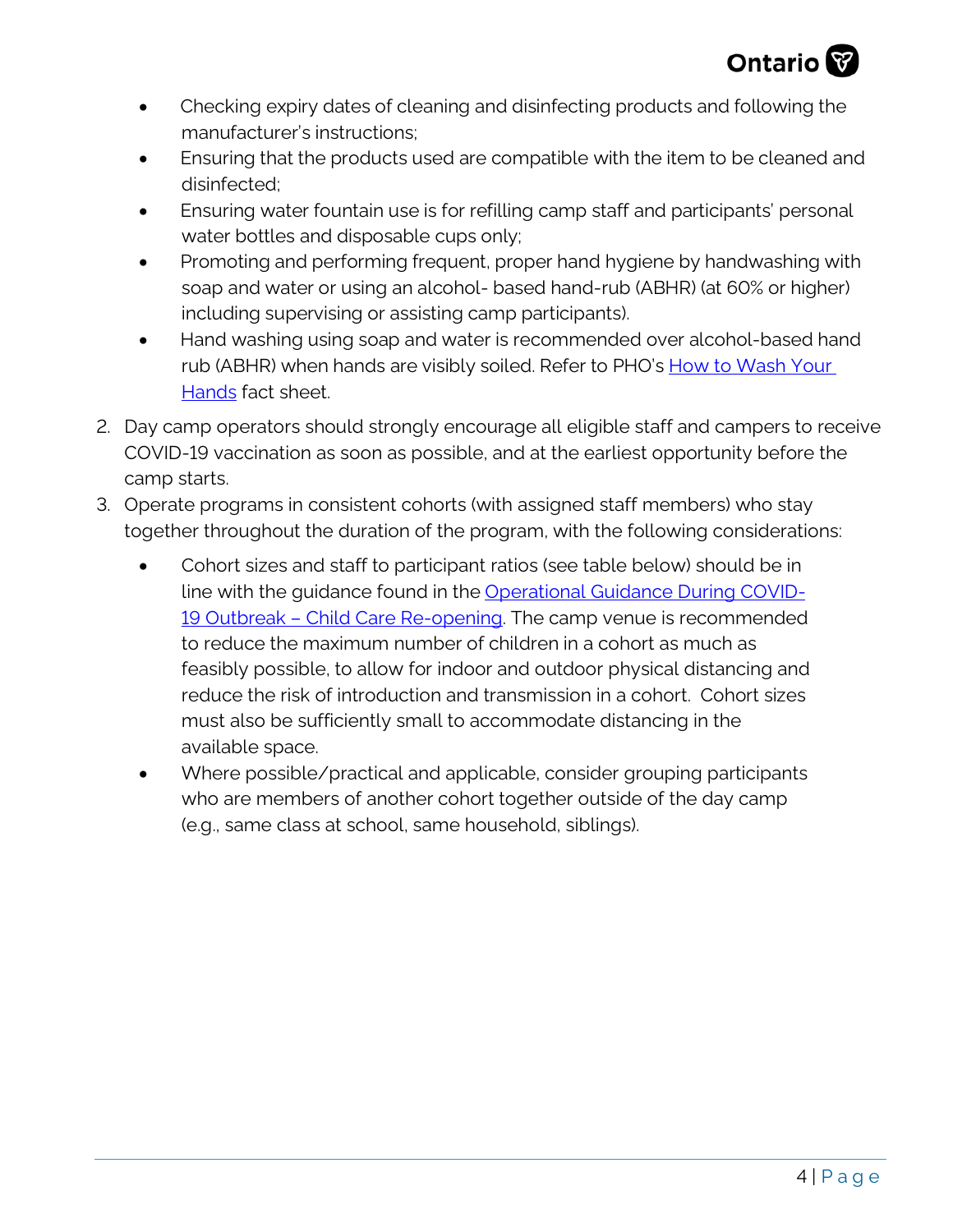| <b>Age Category</b>      | Age range of age<br>category | Ratio of staff to<br>camp<br>participants | <b>Maximum Number of</b><br>camp participants in<br>cohort (not including<br>staff) |
|--------------------------|------------------------------|-------------------------------------------|-------------------------------------------------------------------------------------|
| Kindergarten             | 4 years up to 6<br>years     | 1 to 13                                   | 26                                                                                  |
| Primary/Junior<br>School | 6 years up to 9<br>years     | 1 to 15                                   | 30                                                                                  |
| Junior School            | 9 years up to 13<br>years    | 1 to 20                                   | 20                                                                                  |
| Secondary<br>School      | $>13$ years                  | 1 to 20                                   | 20                                                                                  |

**Table 1: Maximum Cohort Sizes and Staff Ratios** 

\*Note on Table 1: Day camp programs must also comply with applicable setting/activity-specific requirements set out in the regulations made under the *ROA*, including requirements relating to indoor and outdoor sports/recreational activities.

### **Further Consideration with Cohorts in Day Camp Settings**

- While brief close contact may be unavoidable between members of a cohort, physical distancing when practical/possible within the cohort, and general infection prevention and control practices should be encouraged and prioritized.
- If a camp participant requires a support worker(s) or other additional personal assistance, this worker(s) does not need to be included in the cohort count, but that individual should remain with the cohort at all times and follow all policies and protocols for staff (such as daily self-screening and wearing appropriate personal protective equipment.)
- Cohorts (children with their assigned staff) must not mix with other cohorts. (Including pick-ups and drop-offs, mealtimes, before and after care, playtime, and outdoor activities.)
- Programs that use an indoor room/space that is shared by other cohorts (e.g., staff areas/rooms, tents, gymnasiums, hallways) or has other user groups (e.g., programs in museums, community centres) must ensure: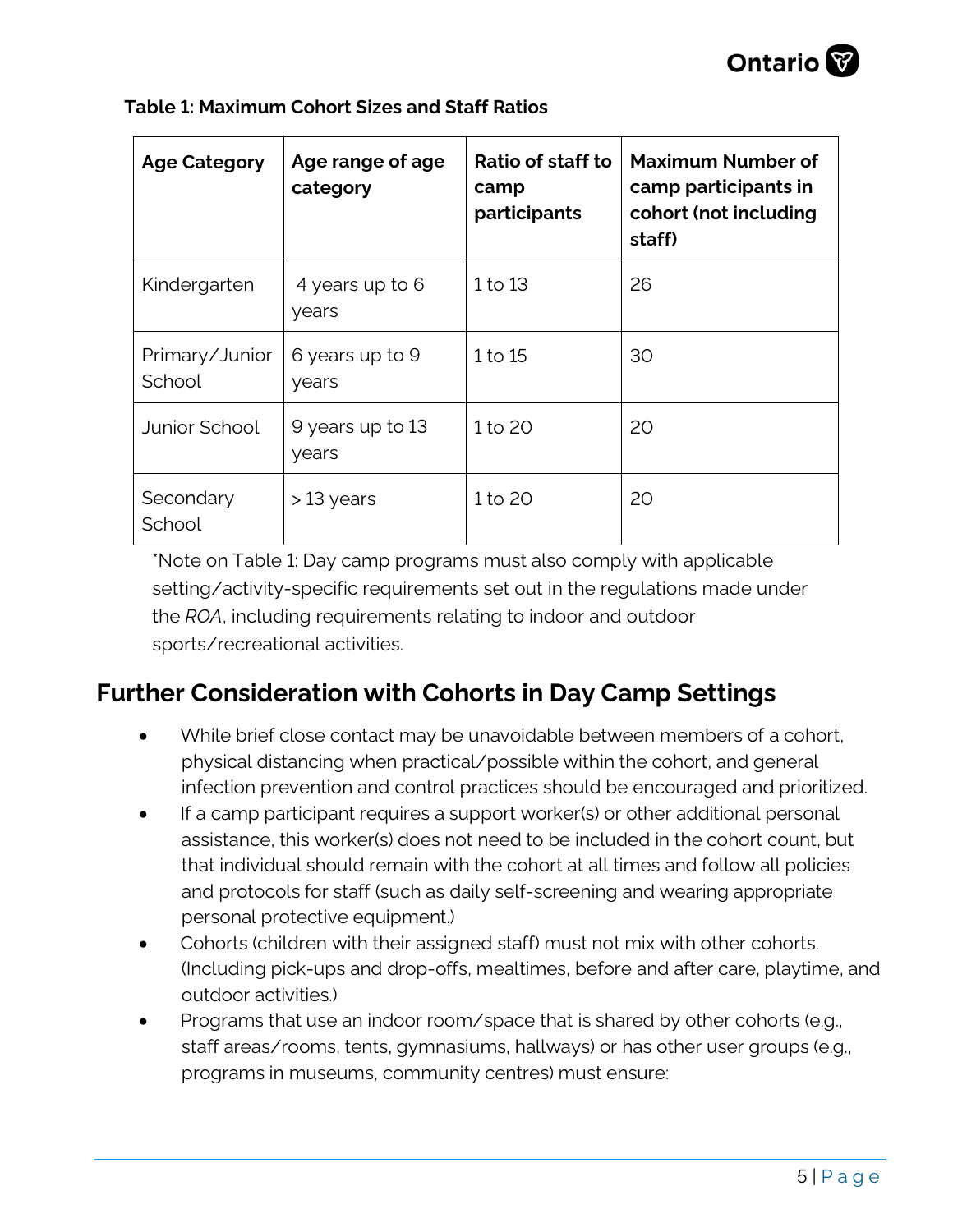

- o The room/space is cleaned and disinfected before and after use. It is recommended that a log be posted and used to record cleaning and disinfecting.
- o Each cohort of camp participants should have their own assigned indoor space separated from all other groups by a prominent visual cue (e.g., floor markings) or a physical barrier that does not interfere with airflow or ventilation or pose a safety / fire hazard issue (e.g., pilons) to reinforce physical distancing requirements between groups.
- Each cohort should have designated equipment for their use only (e.g., balls, loose equipment) or equipment that is cleaned and disinfected between cohort use;
- Personal belongings brought to camp should be minimized and not shared between individuals. Personal items (e.g., backpack, clothing, towel, food, devices that support alternate communication methods, etc.) should be labeled, reserved for personal use only, and stored separately in an individual's designated space;
- In shared outdoor space, cohorts must maintain a distance of at least 2 metres between groups and any other individuals outside of the cohort;
- Play structures can only be used by one cohort at a time with hand hygiene performed before and after use; and,
- Plans should be made to prevent mixing of cohorts in washrooms/ changerooms. Signage should indicate maximum capacity and a cleaning log be recorded.
- 4. Physical distancing of at least 2 metres should be maintained between cohorts. Ensure that physical distancing between camp participants, parents/guardians and staff is enabled. Physical distancing between cohorts should be maintained by following the steps outlined below:
	- Placing camp cohorts into different areas;
	- Placing furniture, camp equipment, and activity stations into different areas;
	- Using visual cues (e.g., signs, posters, floor markings, etc.) and ensuring compliance with the requirements in the **Accessibility for Ontarians with** Disabilities Act, 2005 [\(AODA\)](https://www.ontario.ca/page/about-accessibility-laws);
	- Staggering or alternating mealtime to reduce number of individuals in eating area and to enable physical distancing of at least 2 metres between individuals while unmasked for lunch/nutrition breaks.
	- Outdoor programming is strongly encouraged as a program delivery model as it can easily allow for safe, physically distanced activities for children and families.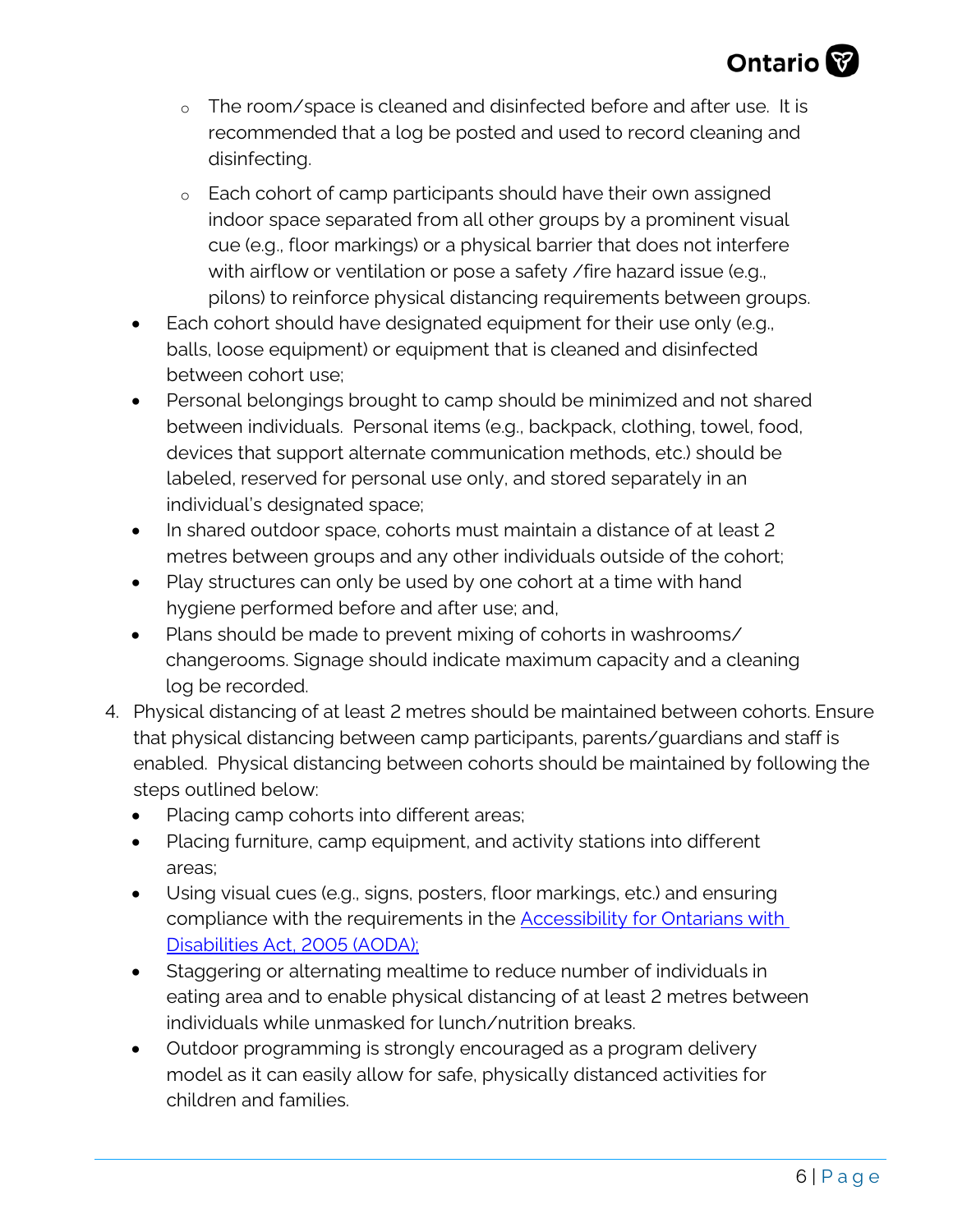

- Incorporating more individual activities or activities that encourage more space between camp cohorts, and where possible, between individuals within a cohort:
- Using telephone or video conferencing when possible for meetings between staff and parents/guardians; and,
- Considering staffing ratios and staff expertise that may be needed to support camp participants with special needs.
	- o Physical distancing may be more challenging to achieve for camp participants with greater personal needs.
	- o In the event physical distancing cannot be maintained and the child is unmasked, or mask use is inconsistent, the use of a surgical/ procedure (e.g., medical) mask and eye protection by staff is required.
- 5. All day camp operators must comply with the requirements related to in-person teaching and instruction, including teaching or instruction that involves singing or the playing of brass or wind instruments set out in ROA regulations.
- 6. Ensure all current infection prevention and control practices are adhered to prevent the spread of COVID-19.

This includes, but is not limited to:

- Promoting and performing frequent, proper hand hygiene by handwashing with soap and water or using an alcohol- based hand-rub ABHR (60% or higher) (including supervising or assisting camp participants).
- Hand washing using soap and water is recommended over alcohol-based hand rub when hands are visibly soiled. Refer to PHO'[s How to Wash Your Hands fact](https://www.publichealthontario.ca/-/media/documents/ncov/factsheet/factsheet-covid-19-hand-hygiene.pdf?la=en)  [sheet.](https://www.publichealthontario.ca/-/media/documents/ncov/factsheet/factsheet-covid-19-hand-hygiene.pdf?la=en)
- Ensuring water fountain use is for refilling camp staff and participants' personal water bottles and disposable cups only;
- Ensuring that toys and equipment are made of material that can be cleaned and disinfected (e.g., avoid plush toys, playdough) or are single use and are disposed of at the end of the day (e.g., craft supplies);
- Minimizing the sharing and frequency of touching of objects, toys, equipment and surfaces, and other personal items;
- If sensory materials are offered, they should be provided for single participant use (i.e. available to the child for the day) or cleaned and disinfected between each use.
- Cleaning and disinfecting frequently touched surfaces twice daily at a minimum, however, more frequent cleaning and disinfection may be necessary, depending on the frequency of use and extent of soilage.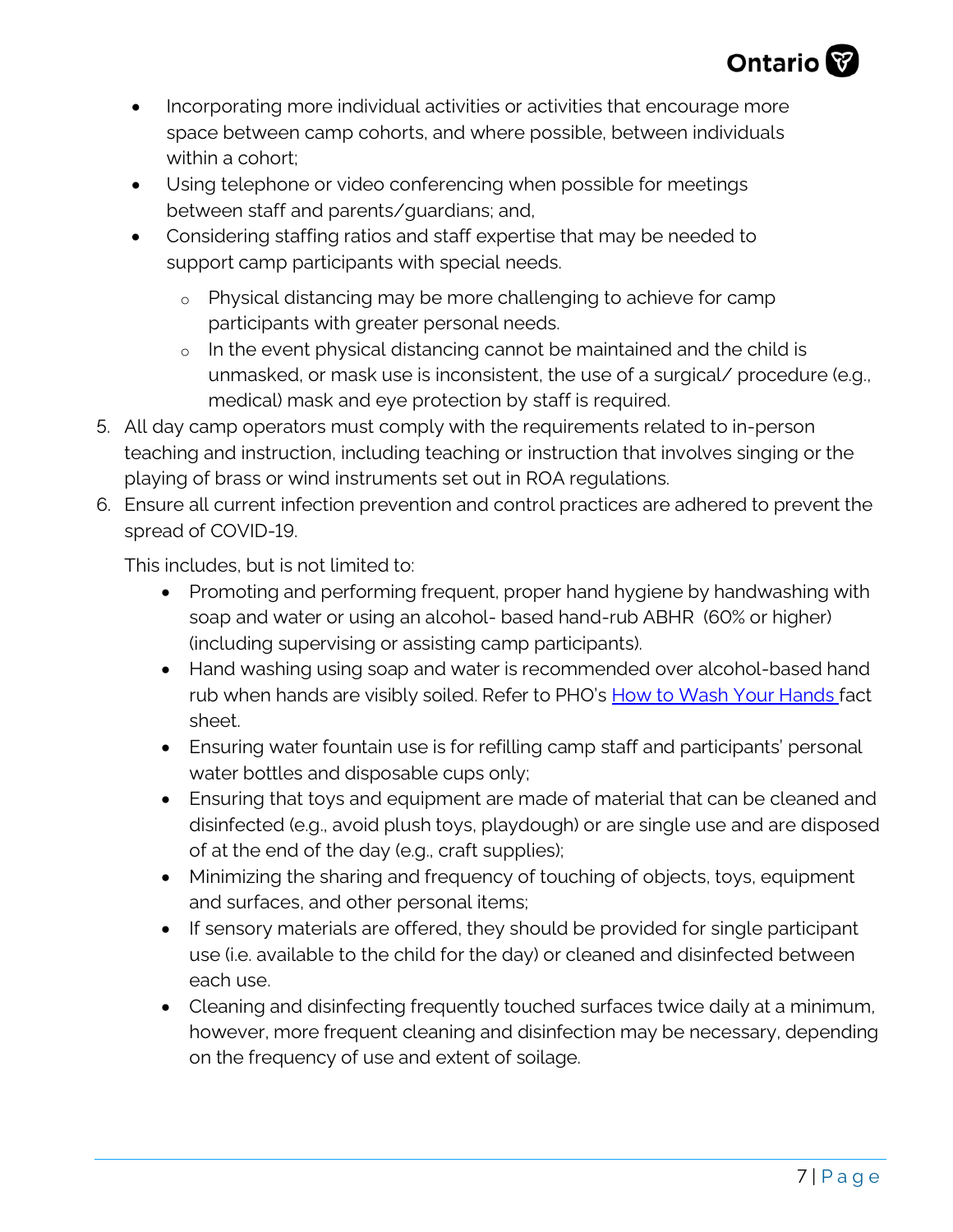

- Frequently touched surfaces include but are not limited to washrooms (for example toilet fixtures, faucets), eating areas (for example tables, sinks, countertops), doorknobs, light switches, handles, desks, phones, keyboards, touch screens, push buttons, handrails, computers, photocopiers, sports equipment, toys, and water fountains/cooler knobs. Refer to PHO's factsheet on [Cleaning and Disinfecting for Public Settings;](https://www.publichealthontario.ca/-/media/documents/ncov/factsheet-covid-19-environmental-cleaning.pdf?la=en)
- Using disinfectant products that have a Drug Identification Number (DIN). Lowlevel hospital grade disinfectants may be used. Please see Health Canada's list of [hard-surface disinfectants and hand sanitizers with evidence for use against](https://www.canada.ca/en/health-canada/services/drugs-health-products/disinfectants/covid-19/list.html)  [COVID-19](https://www.canada.ca/en/health-canada/services/drugs-health-products/disinfectants/covid-19/list.html) for more information;
- Checking expiry dates of cleaning and disinfecting products and following the manufacturer's instructions;
- Ensuring that the products used are compatible with the item to be cleaned and disinfected;
- 5. Aquatic activities (e.g., pool, lake, beach, splash pad, wading pool etc.) must adhere to regulatory requirements in each region at the time of activity. Group transportation for field trips and off-site activities is permitted if transportation is on a charter bus and the transport is limited to a single existing cohort of day campers.
- 6. Public transportation for field trips and off-site activities is discouraged due to the increased risk of potential exposure to COVID-19. However, if avoiding public transportation is not possible for essential camp activities, the following must be adhered to:
	- Observing hand hygiene is required prior to and after each trip;
	- Masking is required for grades 1 and up, unless medically exempt;
	- Eating and drinking must not be permitted on public transportation;
	- Touching of contact surfaces must be avoided on public transportation;
	- Remaining in assigned cohort groups for the duration of the trip;
	- Maintaining physical distancing (where possible) from those outside of the cohort group.
- 7. If daily transportation is provided for camp participants, the following must be adhered to:
	- Parents/guardians must screen camp participants for any symptoms of COVID-19 prior to sending them to board the bus;
	- Camp participants who have symptoms associated with COVID-19 or may have been exposed to COVID-19 must not be allowed to take the bus;
	- All camp participants and parents/guardians must maintain a 2-meter physical distance while waiting for the bus;
	- Hand hygiene must be observed prior to and after each trip;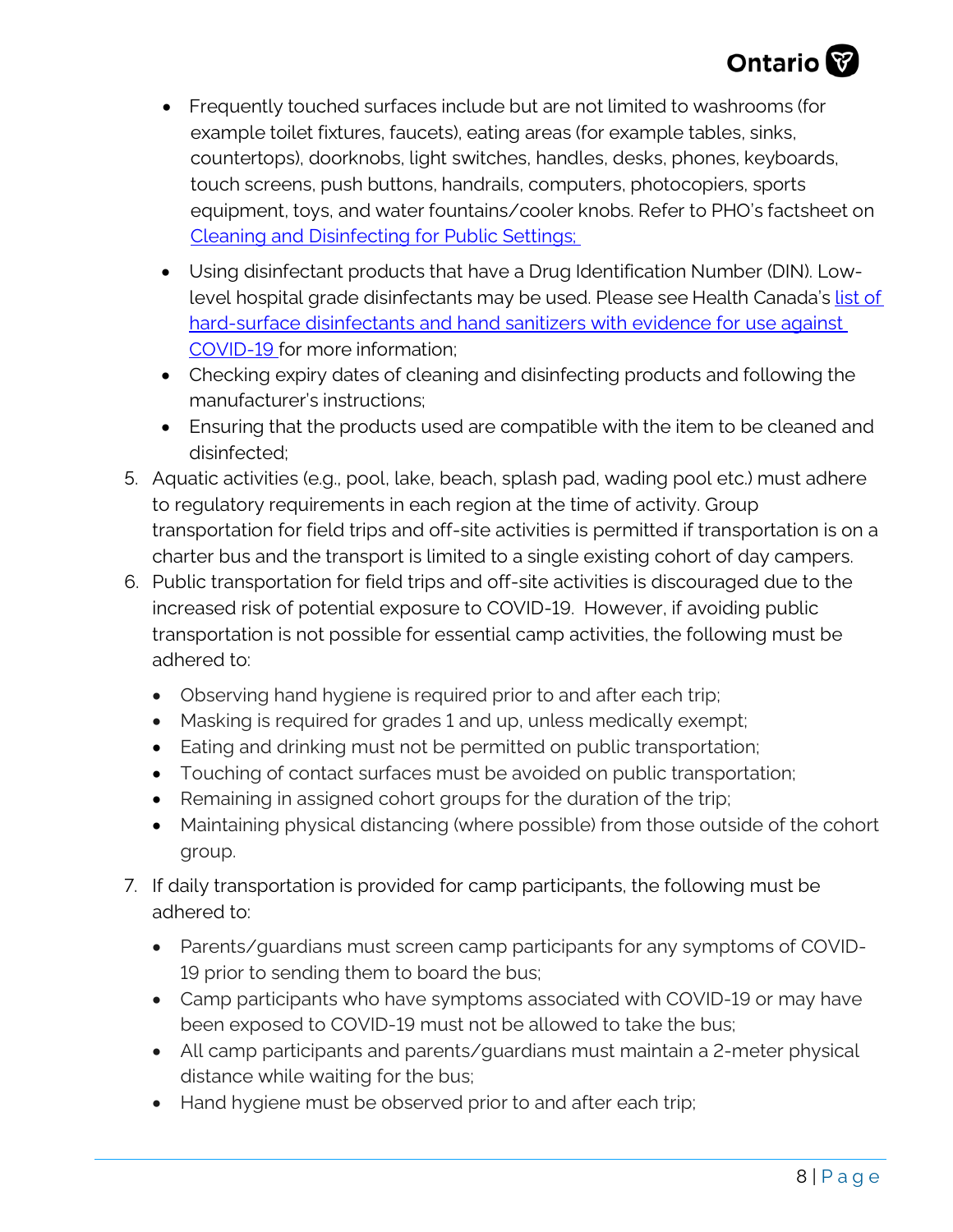

- Masks are required for grades 1 and up, unless medically exempt;
- Seats for camp participants will be assigned and mandatory, and camp participants must not change seats at any time during the bus trip;
- Eating and drinking must not be permitted on the bus.
- 8. Activities involving animals should follow all requirements for health and safety as set out in this guidance as well as the Recommendations for the Management of [Animals in Child Care Settings](http://www.health.gov.on.ca/en/pro/programs/publichealth/oph_standards/docs/reference/Recommendations_For_The_Management_Of_Animals_In_Child_Care_Settings_2018_en.pdf) document.
- 9. Programs that involve food preparation and consumption activities should follow [hand hygiene/](https://www.publichealthontario.ca/-/media/documents/B/2014/bp-hand-hygiene.pdf?la=en)public health standards and all public health measures.
- 10. The distribution of specific food items should be performed by a staff member wearing gloves (note hands should be cleaned prior to putting on gloves) and all participants should use their own utensils.
- 11. If meals or snacks are provided by the program or brought by the camp participant:
	- Ensure camp participants and staff perform proper hand hygiene before and after eating;
	- Ensure each camp participant has their own drink bottle (or has access to disposable cups) that is labeled, kept with them during the day, and not shared;
	- Ensure water bottles/disposable cups are filled from water fountains rather than drinking directly from the water fountain mouthpiece;
	- Ensure each camp participant has their own individual meal or snack with no common food
	- Do not have self-serve food items or have open access dishware/cutlery;
	- Reinforce no food sharing policies; and,
	- Maintain physical distancing within and between cohorts while eating/drinking.
	- Pick-up and drop-off of camp participants should take place outdoors. If there is an exception, the parent/guardian must enter the building adhering to public health measures.
	- Staggering the arrival and departure times is recommended to support cohorting and physical distancing measures.

## **Screening**

**Passive screening** must be achieved by posting signs at the entrance/reception areas and should include:

- symptoms of or exposures to COVID-19
- actions to take if they have symptoms or exposures (i.e., screening is positive)
- importance of public health measures

**Active screening** must be achieved by using an online, paper-based or in person screening tool and can be completed: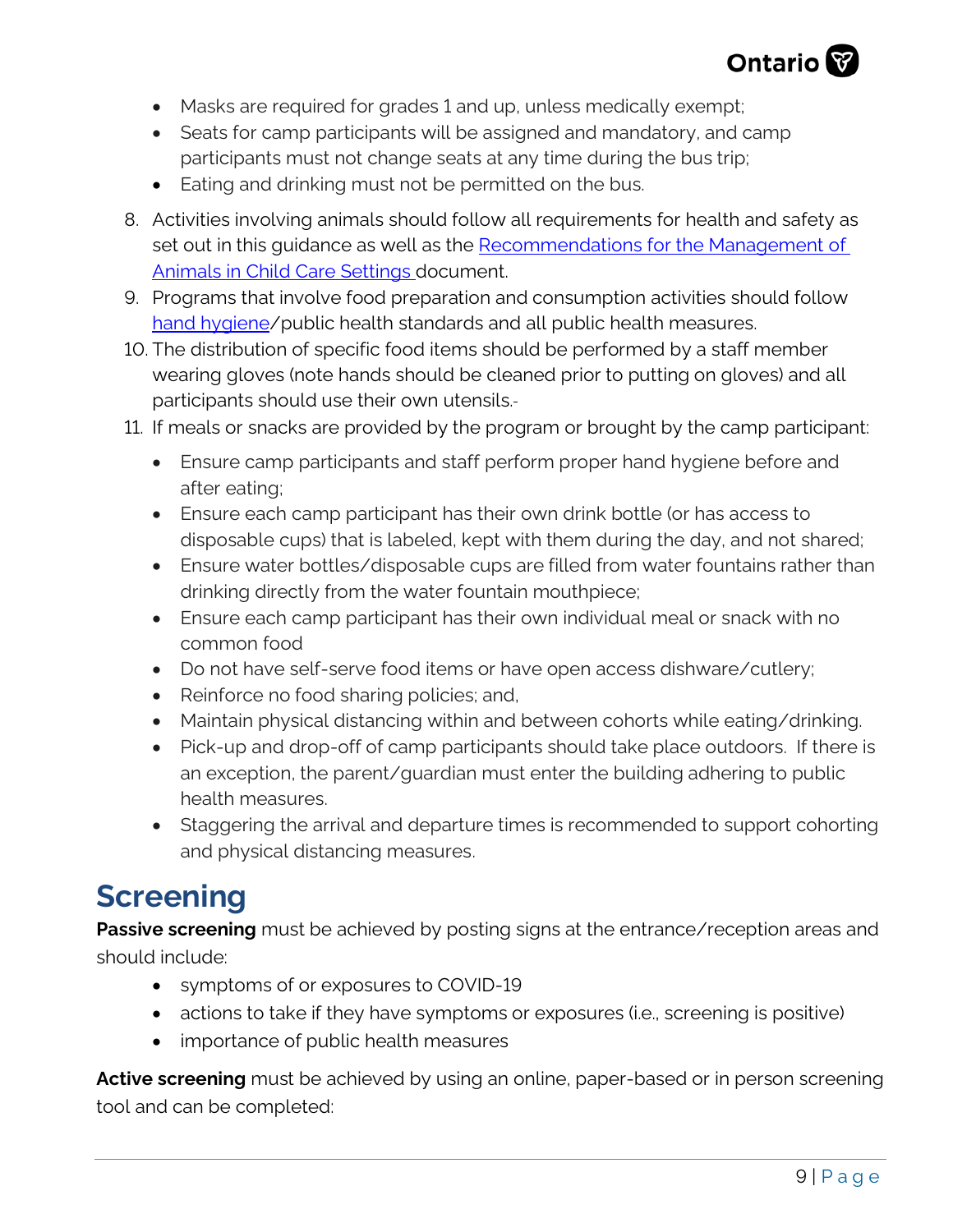

- at home prior to arrival, or
- upon arrival at program setting prior to entry (details below).

**Note:** Do not permit camp participants, staff, or visitors who are ill and do not pass the active screening to attend the program.

## **Screening of Camp Participants**

Where possible, daily screening of camp participants should be completed electronically by a parent/guardian prior to arrival at camp.

Day camps may use the [COVID-19 school and childcare screening tool](https://covid-19.ontario.ca/school-screening/) or similar process (e.g., via online form, survey, or e-mail aligned with the criteria for the provincial tool) to facilitate pre-arrival participant screening.

Day camp operators should keep records for each camp participant for whom screening has been completed.

Entry must be denied to any individual who screens positive for COVID-19 symptoms or exposures.

Programs must have protocols in place to notify parents/guardians if their camp participant begins to show symptoms of COVID-19 while in camp, including:

- The need for immediate pick-up and an area to isolate the camp participant until pick-up.
- Symptomatic camp participants who are separated from others must be supervised (see below Management of Camp Participants with Symptoms).

## **Screening of Day Camp Staff**

Day camp operators must actively screen staff before they enter the day camp setting at the start of their shift. Day camps are required to maintain a record that screening has been completed for each staff member. Please see the [COVID-19 school and childcare](https://covid-19.ontario.ca/school-screening/) [screening](https://covid-19.ontario.ca/school-screening/) tool for more information on active screening at workplaces.

## **Screening of Essential Visitors**

Day camp operators must actively screen essential visitors before they enter the day camp setting. Day camps are required to maintain a record of screening. Day camps may use the COVID-19 school [and childcare screening tool](https://covid-19.ontario.ca/school-screening/) for active screening for visitors.

**Note:** screening is **not required** for emergency services or other first responders entering the camp setting for emergency purposes.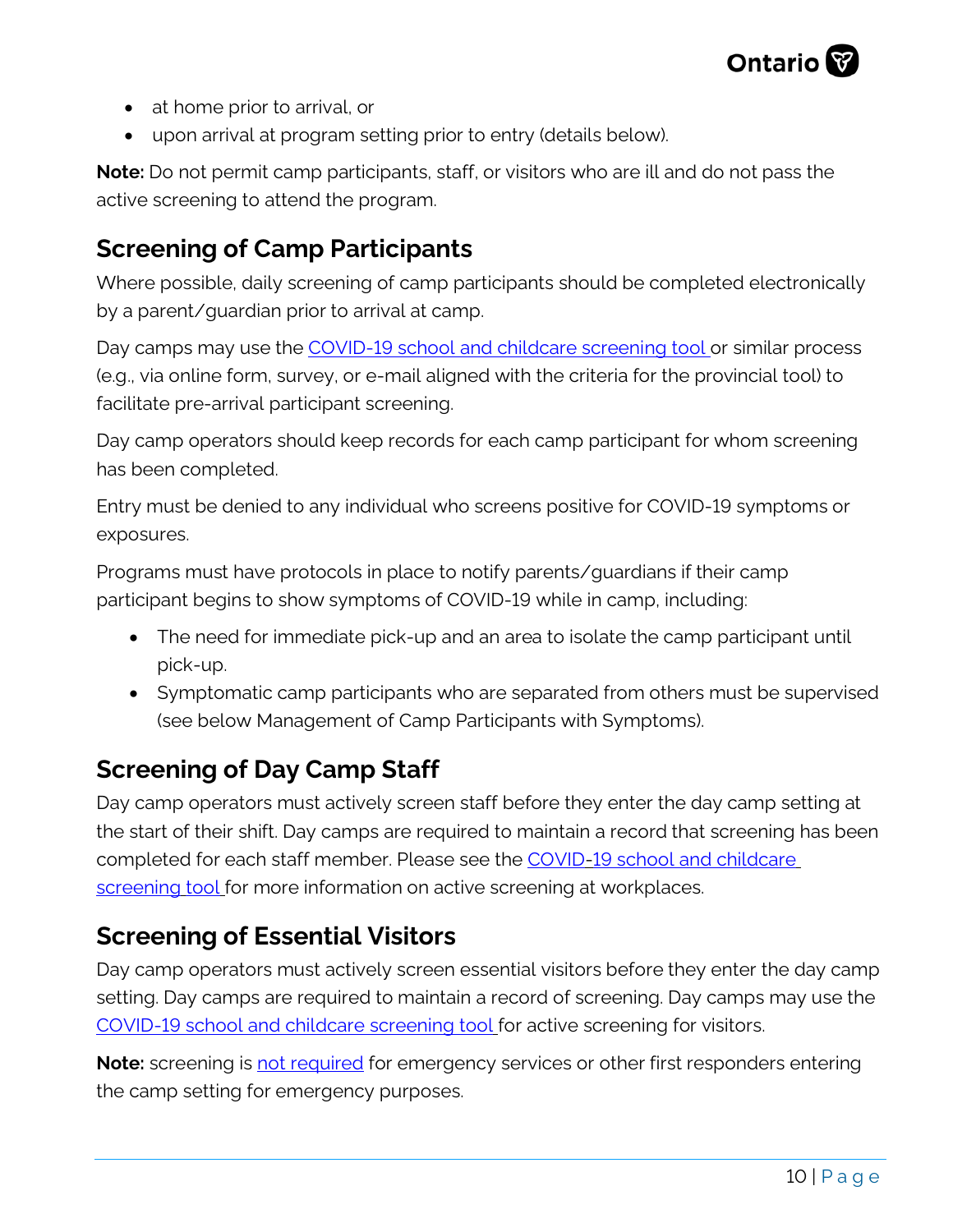

## **In General for Screening:**

- Programs must keep daily accurate records of individuals entering the program setting (name, contact information, time of arrival/departure, screening completion) to facilitate contact tracing as required.
- Alcohol-based hand sanitizer containing at least 60% alcohol content should be available at screening stations and entrances/exits, ensuring younger children do not have unsupervised access

Staff conducting active screening at the day camp setting should take appropriate precautions when screening:

- Maintaining a distance of at least 2 metres (6 feet) from those being screened is recommended when possible.
- Separation by a physical barrier (such as a plexiglass barrier) is recommended when possible.
- Personal protective equipment including a medical mask and eye protection (e.g. goggles or face shield) is **recommended** for screeners.
- Where an online screening tool has not been completed or if physical distancing cannot be maintained between the screener and an individual being screened, PPE is **required** for screeners**.**
- Refer to [Public Health Ontario resources](https://www.publichealthontario.ca/en/diseases-and-conditions/infectious-diseases/respiratory-diseases/novel-coronavirus/workplace-resources) Public Health Ontario resources for how to properly put on, [wear,](https://www.publichealthontario.ca/en/videos/ipac-maskeyes-on) and [take](https://www.publichealthontario.ca/en/videos/ipac-maskeyes-off) off masks and eye protection.

## **Occupational Health & Safety**

- The *Occupational Health and Safety Act* (OHSA) requires employers to take every precaution reasonable in the circumstances for the protection of a worker. This requirement applies to day camp programs and includes protecting workers from all hazards including infectious diseases such as COVID-19. All workplace parties (e.g. employers, supervisors, workers) have statutory responsibilities related to health and safety in the workplace.
- The guide to developing [a COVID-19 workplace safety plan](https://www.ontario.ca/page/develop-your-covid-19-workplace-safety-plan) can help employers develop and implement control measures.
- The safety plan can be modified to incorporate new information about risks and how to minimize them and to reflect changes in legislated requirements, as appropriate. The requirement to protect workers will not change through the stages of reopening.
- Businesses or organizations that are permitted to open under the ROA are required to prepare a Safety Plan and must make their COVID-19 workplace safety plan available upon request, as noted above.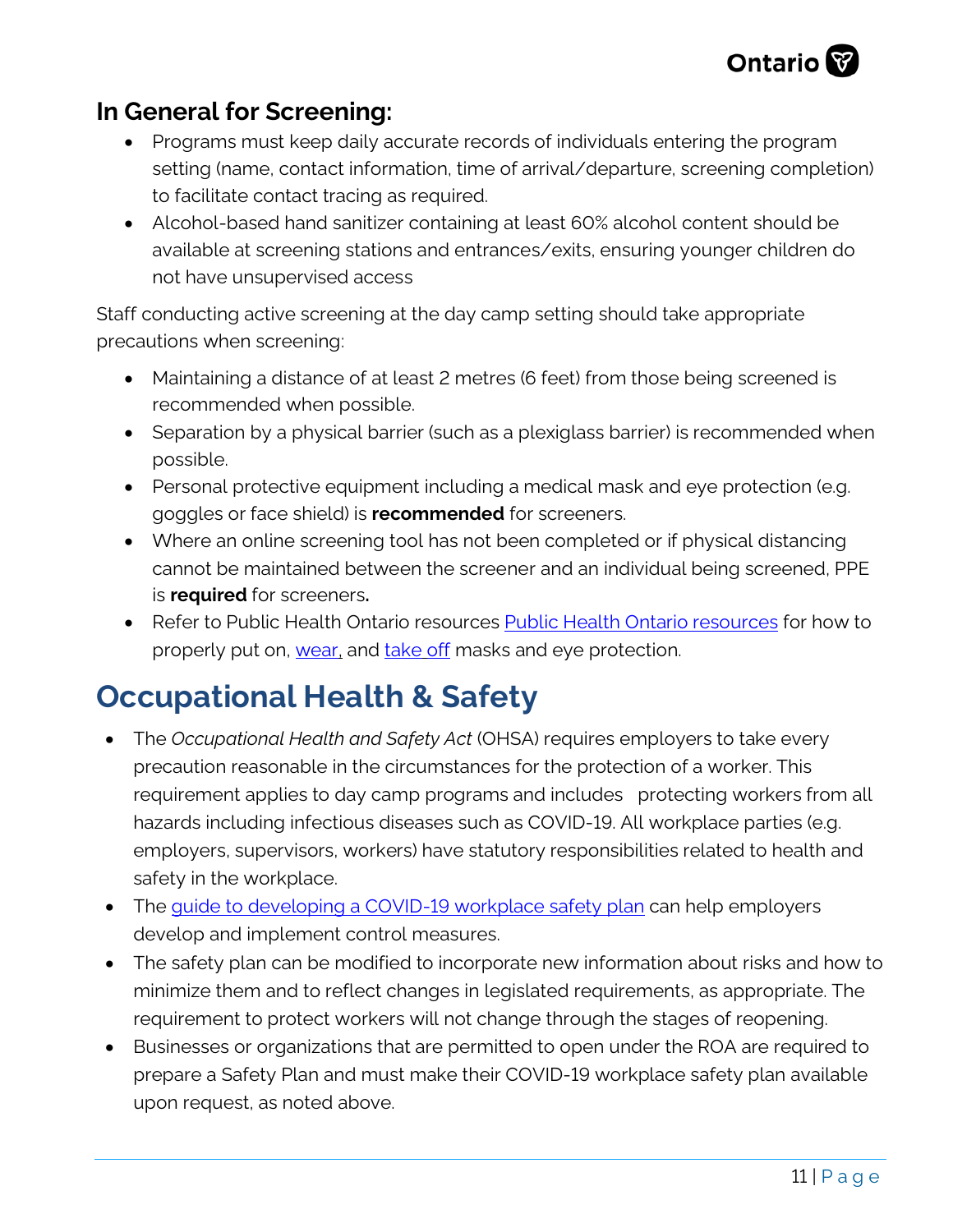

### **Use of Masks and Personal Protective Equipment (PPE)**

A training program for the recommended precautions, including PPE, should be provided to all staff and essential visitors. For example, a generalized [Infection Prevention and](https://www.pshsa.ca/training/free-training/infection-prevention-and-control-at-work-basic-awareness-training)  [Control training](https://www.pshsa.ca/training/free-training/infection-prevention-and-control-at-work-basic-awareness-training) is available for all sectors by Public Service Health and Safety Association.

#### **Expectations for the use of PPE for staff and adults in day camp settings:**

- All adults (i.e., parents/guardians and visitors) are required to wear a non-medical mask while inside the premises and maintain 2 metres physical distancing outdoors, including in pick up/drop off areas.
- All staff in a day camp setting must wear a [surgical/procedure mask,](https://www.ontario.ca/page/using-masks-workplace) with reasonable exceptions for medical conditions in the. In the event a surgical/procedure mask cannot be worn, physical distance must always be maintained to minimize risk to others.
- All day camp staff must wear a surgical/procedure mask **and** eye protection (e.g., a face shield, safety glasses, or goggles) when unable to maintain physical distance of at least 2 metres or engaging with an individual who is not wearing a mask.
- Day camps should provide spaces that support nutrition breaks/mask breaks for staff in a safe manner (e.g. a space where staff can maintain at least 2 metres distance from each other).
- Staff may take off their masks and eye protection when eating/drinking or on break; however, time with masks off should be limited and a physical distance of at least 2 metres should be maintained between staff members.
- The use of masks by staff during outdoor camp activities is encouraged and is **required** if physical distancing of at least 2 metres cannot be maintained between individuals.
- The Ontario Together Portal has a [Workplace PPE Supplier Directory](https://covid-19.ontario.ca/workplace-ppe-supplier-directory#no-back) that lists Ontario businesses that provide PPE and other supplies.

#### **Expectations for the use of PPE for camp participants:**

a. All camp participants in grades 1 (as of September  $1<sup>st</sup>$ , 2021) and above are required to wear well-fitting masks (e.g., non-medical) while indoors.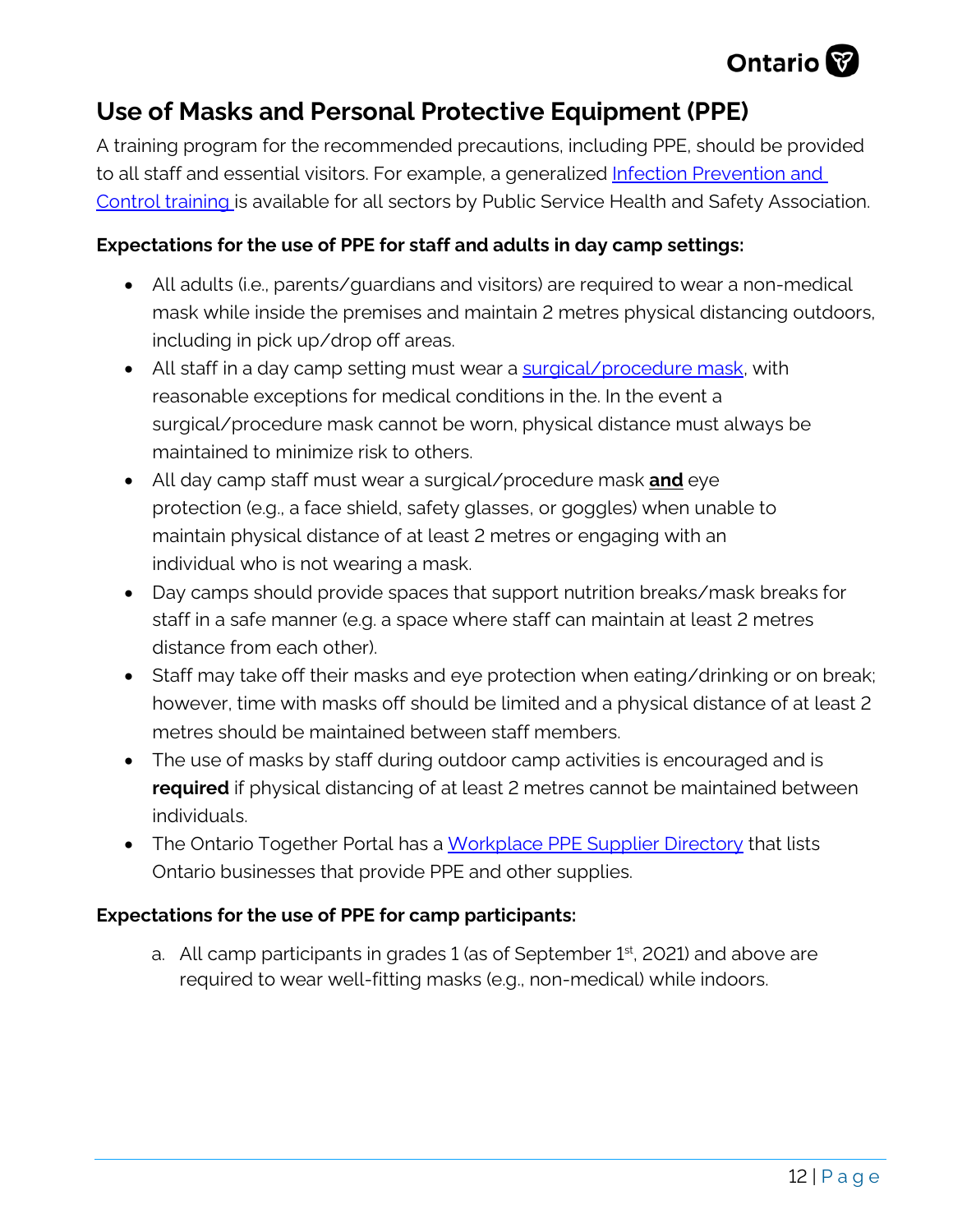- b. If the day camp is operating in a business or organization for which there are legislative mask requirements for children aged two years and up (such as event spaces or museums), those requirements must be followed, (see subsection 2(54) of Schedule 6 of [O. Reg. 82/20](https://www.ontario.ca/laws/regulation/200082) (Rules for Areas in Stage 1), subsection 2(4) of Schedule 1 of <u>O. Reg. 263/20</u> (Rules for Areas in Stage 2) and subsection 2(4) of Schedule 1 of <u>O. Reg. 364/20</u> (Rules for Areas in Stage 3) made under the *Reopening Ontario (A Flexible Response to COVID-19) Act, 2020* (*ROA*). Exemptions pertaining to masking are also outlined in the ROA.
- c. Use of masks is not required for outdoor camp activities if physical distancing of 2 metres can be maintained between camp participants and cohorts are maintained.
	- i. Each camp participant should have access to multiple masks to facilitate changing, as needed (e.g., when soiled, damp, damaged or difficult to breathe through).
	- ii. Refer to [Public Health Ontario's fact sheet "When and how to wear a mask"](https://www.publichealthontario.ca/-/media/documents/ncov/factsheet/factsheet-covid-19-how-to-wear-mask.pdf?la=en) for how to properly follow masking protocols.
	- iii. Reasonable exceptions are expected to be put in place by day camp operators following provincial guidance. Refer to the [Government of Ontario's](https://www.ontario.ca/page/face-coverings-and-face-masks#section-0)  [Guidance on Face Coverings and Face Masks](https://www.ontario.ca/page/face-coverings-and-face-masks#section-0) , [Government of Ontario's](https://www.ontario.ca/page/using-masks-workplace)  [Guidance on Using Masks in the Workplace.](https://www.ontario.ca/page/using-masks-workplace)

**Note**: It is not a provincial requirement, nor is it encouraged to obtain a doctor's note related to a medical exemption for masking requirements.

Occupational illness reporting requirements

- If the day camp operator is advised that one of their staff has tested positive for COVID-19 due to exposure at the workplace, or that a claim has been filed with the Workplace Safety and Insurance Board (WSIB), the day camp staff must give notice in writing within four days to:
	- o the Ministry of Labour, Training and Skills Development
	- o the workplace's joint health and safety committee or health and safety representative
	- o the staff member's trade union (if applicable)
- Additionally, the day camp operator must report any occupationally acquired illnesses to the WSIB within three days of receiving notification of the illness.
- The day camp operator does not need to determine where a case was acquired. If it is reported to the day camp as an occupational illness, the case must be reported.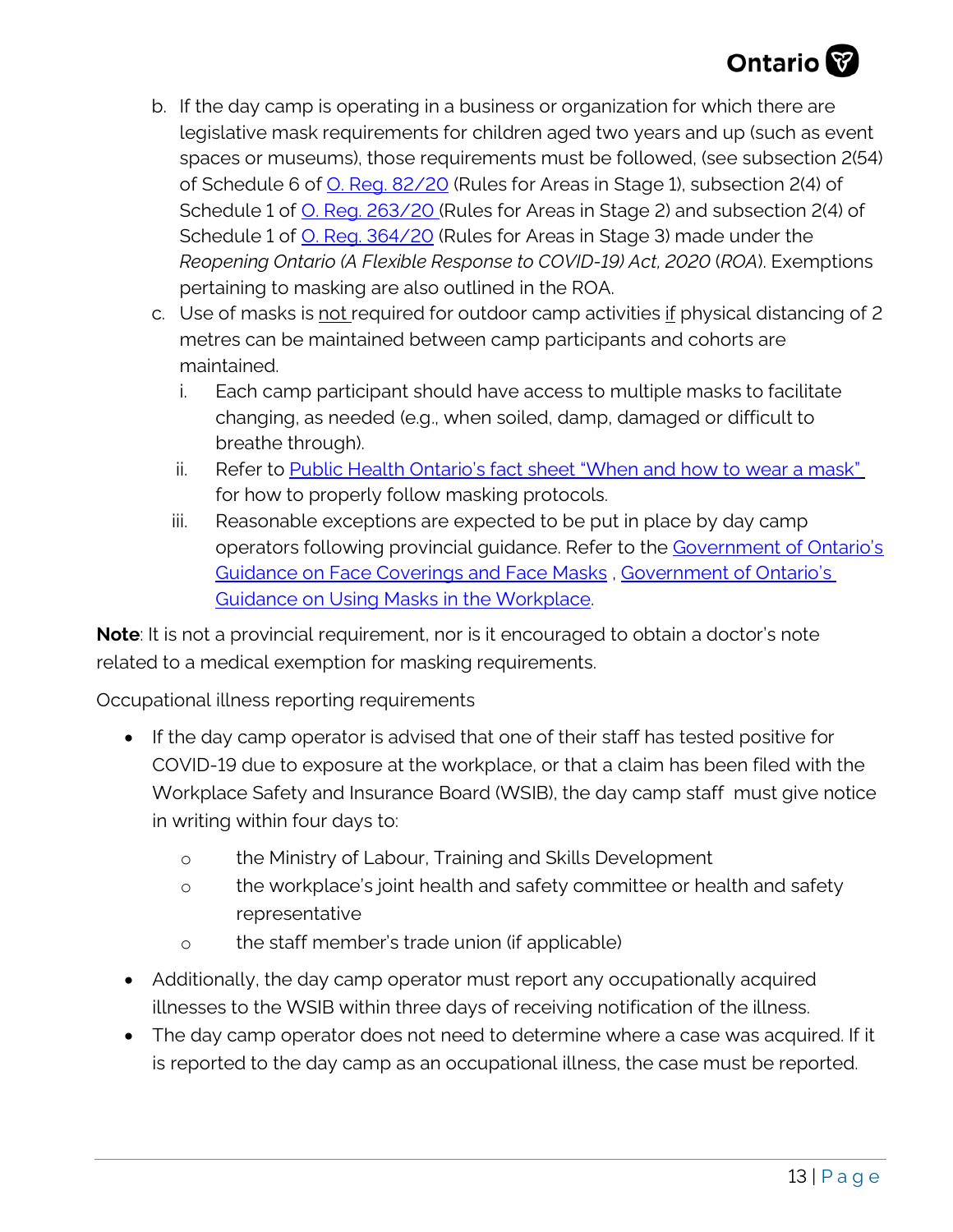

• If the local Public Health Unit has cleared a staff member for return to work, the staff member should report to their supervisor/manager or designated staff at the day camp prior to their return to work.

## **Testing for COVID-19**

Symptomatic staff should follow the advice of the [COVID-19 school and childcare](https://covid-19.ontario.ca/school-screening/)  [screening tool](https://covid-19.ontario.ca/school-screening/) and contact their health care provider where needed. They may also complete the [Coronavirus \(COVID-19\) self-assessment \(ontario.ca\)](https://covid-19.ontario.ca/self-assessment/) for further direction on testing recommendations.

Symptomatic camp participants' parent/guardian should follow the advice of the [COVID-](https://covid-19.ontario.ca/school-screening/)[19 school and childcare screening tool.](https://covid-19.ontario.ca/school-screening/) This tool will indicate next steps to take including testing and following up with a health care provider as required.

Refer to Ministry of Health website for [testing locations.](https://covid-19.ontario.ca/assessment-centre-locations)

### **Reporting of Probable or Confirmed Cases of COVID-19**

- Any suspected or confirmed cases of COVID-19 within the day camp (staff or camp participants) must be reported by the day camp operator to the **local** public health [unit](https://www.phdapps.health.gov.on.ca/PHULocator/) to support case management and contact tracing.
- In general, day camps should not report all instances of illness (staff or camp participant); however, if camp operators are of the opinion this may be a reportable disease, including COVID-19, they are advised to contact the [local public health unit](https://www.phdapps.health.gov.on.ca/PHULocator/) for specific advice on next steps.

## **Management of Camp Participants with Probable or Confirmed Case(s) of COVID-19**

- Parents and/or guardians are required to screen camp participants for symptoms of illness every day before camp. If the camp participant fails the screening tool, they cannot attend the camp. Camp participants with symptoms compatible with COVID-19 should be directed to get tested, as per the [COVID-19 screening tool.](https://covid-19.ontario.ca/school-screening/)
- Household members of camp participants who also attend camp and have symptoms compatible with [COVID-19](https://covid-19.ontario.ca/school-screening/) should follow the directions of the COVID-19 [screening tool.](https://covid-19.ontario.ca/school-screening/)
- Medical notes or proof of negative tests should not be required for camp participants, or siblings of camp participants, to return to camp.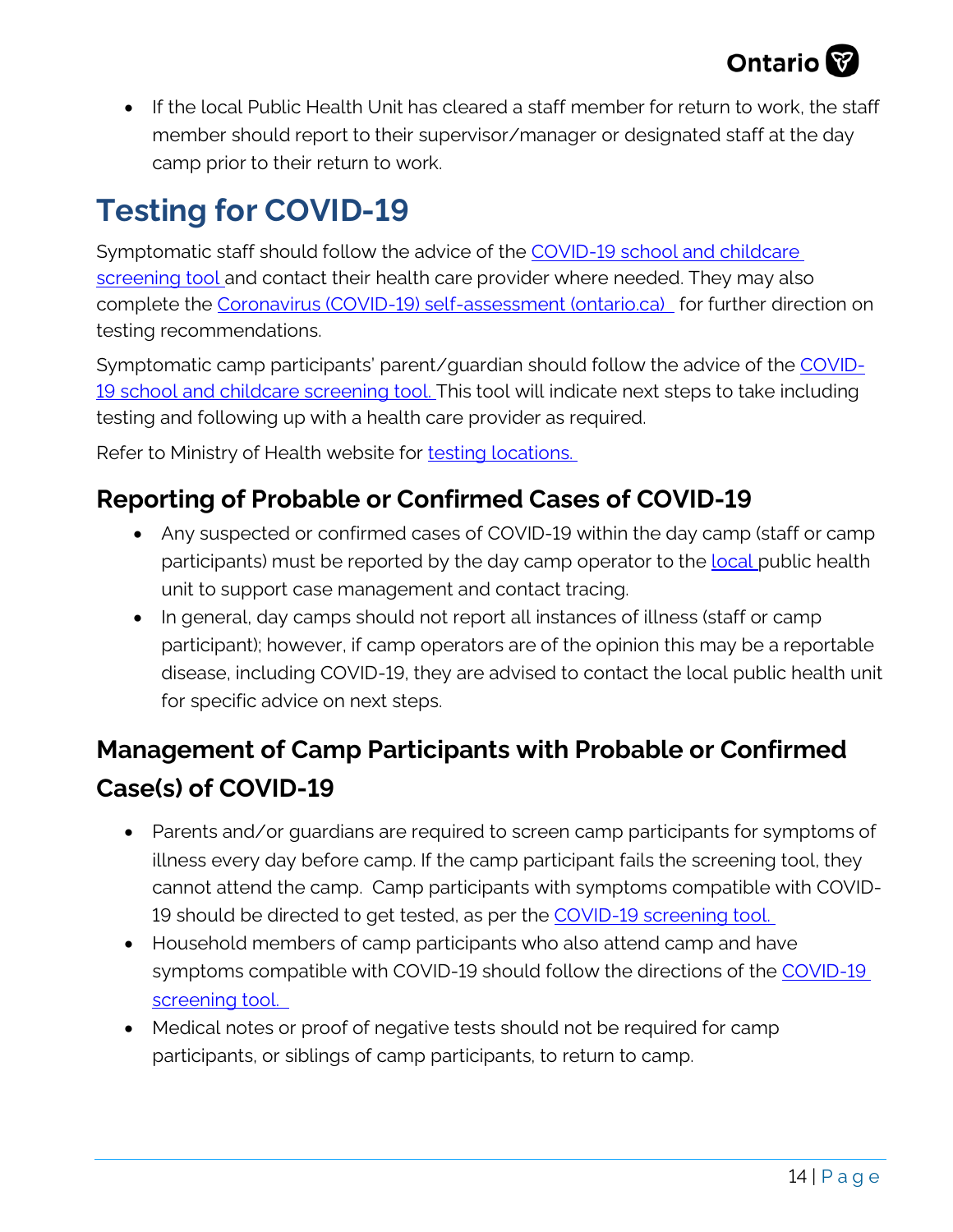

- Camp participants should be monitored by the camp operator for signs and symptoms of COVID-19 during day camp. Camp participants cannot continue to attend day camp if they develop COVID-19 symptoms. See the [COVID-19 School and](https://covid-19.ontario.ca/covid19-cms-assets/2021-02/COVID-19%20school%20and%20child%20care%20screening_ENG__AODA.pdf)  [Childcare Screening](https://covid-19.ontario.ca/covid19-cms-assets/2021-02/COVID-19%20school%20and%20child%20care%20screening_ENG__AODA.pdf) or the [COVID-19 Reference Document for Symptoms v7.0](http://www.health.gov.on.ca/en/pro/programs/publichealth/coronavirus/docs/2019_reference_doc_symptoms.pdf)  [\(gov.on.ca\)](http://www.health.gov.on.ca/en/pro/programs/publichealth/coronavirus/docs/2019_reference_doc_symptoms.pdf) for detailed description of symptoms.
- Day camp participants should be made aware, in age-appropriate, culturally appropriate, and non-stigmatizing language, how to identify symptoms of COVID-19 and should be instructed to speak to a staff member immediately if they feel ill.

## **Management of Staff with Probable or Confirmed Case(s) of COVID-19**

- Staff of day camps are required to use the screening tool every workday. Staff with symptoms compatible with COVID-19 should be directed to get tested, as per the [COVID-19 screening tool.](https://covid-19.ontario.ca/school-screening/)
- Staff should be made aware of how to identify their own signs and symptoms of COVID-19 and be instructed to speak to the camp operator immediately if they feel ill during camp. See the [COVID-19 Reference Document for Symptoms v7.0](http://www.health.gov.on.ca/en/pro/programs/publichealth/coronavirus/docs/2019_reference_doc_symptoms.pdf)  [\(gov.on.ca\)](http://www.health.gov.on.ca/en/pro/programs/publichealth/coronavirus/docs/2019_reference_doc_symptoms.pdf) for detailed description of symptoms.
- Medical notes or proof of negative tests should not be required for staff to return to work.

## **In General for Management of Probable or Confirmed Case(s) of COVID-19**

- Day camps should maintain a personal protective equipment (PPE) kit specifically for managing a camp participant or others who become symptomatic during the camp day. The kit should be readily available for a staff person to use quickly if they are not already wearing a surgical/procedure mask and eye protection, and include at a minimum: alcohol-based hand sanitizer, surgical/procedure masks, and eye protection (face shield or goggles).
- Staff should be trained on how to put on and take off PPE properly, properly disposing of this equipment and be briefed on procedures to be followed if a camp participant, staff or visitor has symptoms:
- If a camp participant, staff, or visitor begins to experience symptoms of COVID-19 while attending day camp, it is recommended that:
	- o the symptomatic individual should be immediately separated from others in a pre-established, supervised isolation area until they can leave the site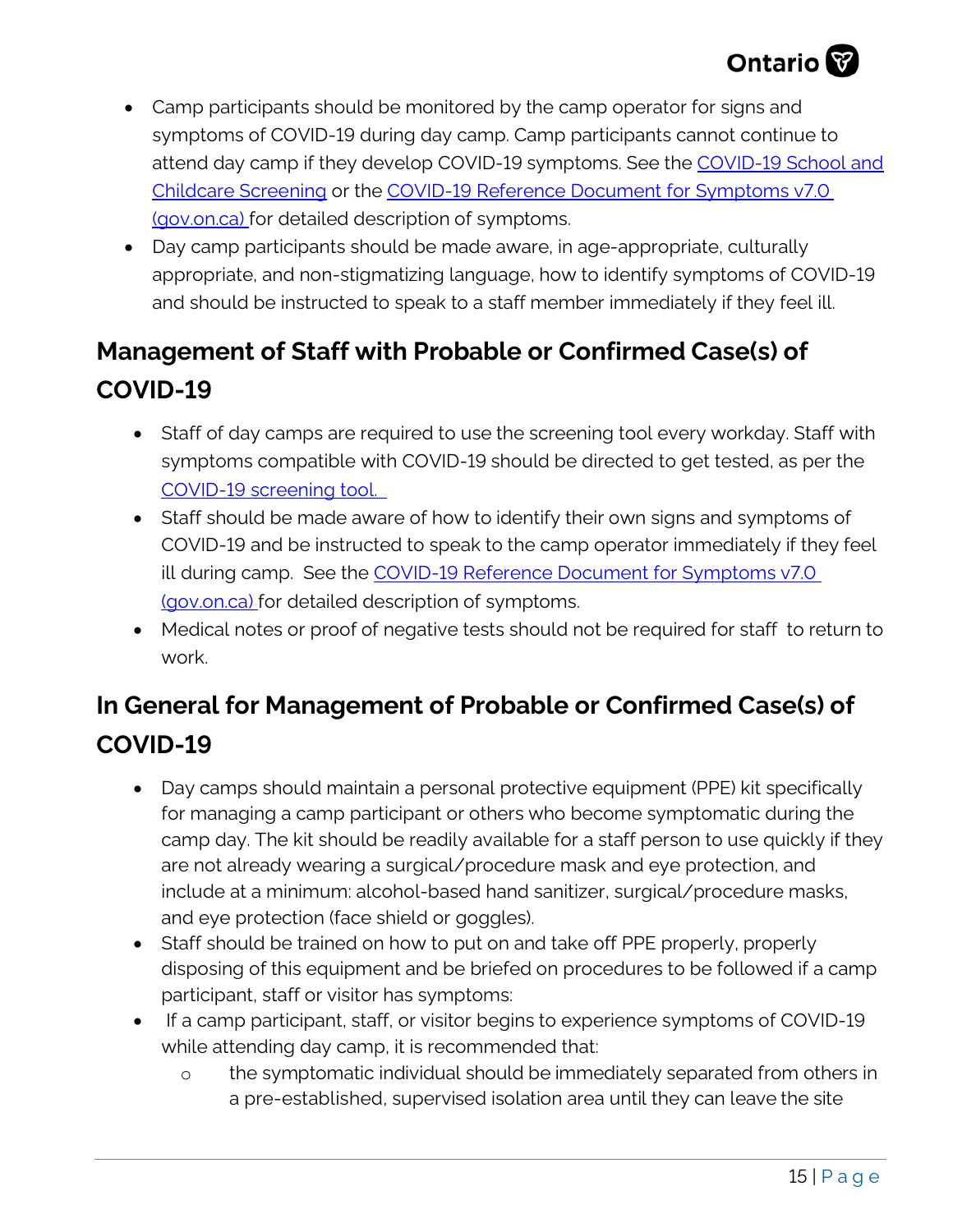

- o anyone providing care to the symptomatic individual should maintain physical distance, as possible and
- o should wear a surgical/procedure mask and eye protection
- o if tolerated, the sy[mptomatic individual s](https://www.publichealthontario.ca/-/media/documents/C/2013/clincial-office-cough-signage.pdf)hould also wear a surgical/procedure mask
- o hand hygiene and respiratory etiquette should be practiced
- o tissues should be provided to the symptomatic individual with proper disposal in a closed, lined, no-touch waste basket or garbage bin followed by hand hygiene
- o environmental cleaning and disinfection of the isolation room area and other areas of the day camp where the symptomatic individual was present should be conducted as soon as reasonably possible.
- o a list of day camp participants, staff and visitors in the day camp who were in contact with or in the same cohort as the symptomatic individual should be prepared by staff to give to local public health unit (when requested), should the individual test positive or become a probable case (e.g., they are symptomatic and their household member tests positive)
- o Camps are expected to record and make available:
	- **Example 12** attendance records
	- **•** cohort lists and seating charts
	- before-and-after childcare lists
	- transportation lists and seating charts
	- up to date contact information for parents, staff and camp participants
- o communication protocols that include plans to update and inform necessary stakeholders within the day camp workplace and community while maintaining confidentiality of the ill individual should be initiated with direction from the local public health unit
- o regular day camp functions can continue unless directed otherwise by the local public health unit

## **Those who are identified as potential close contacts should remain cohorted.**

- The local public health unit will provide individual direction on testing and isolation of close contacts of a case.
- The local public health unit will determine next steps of camp participants or staff who have been exposed to a confirmed case of COVID-19.